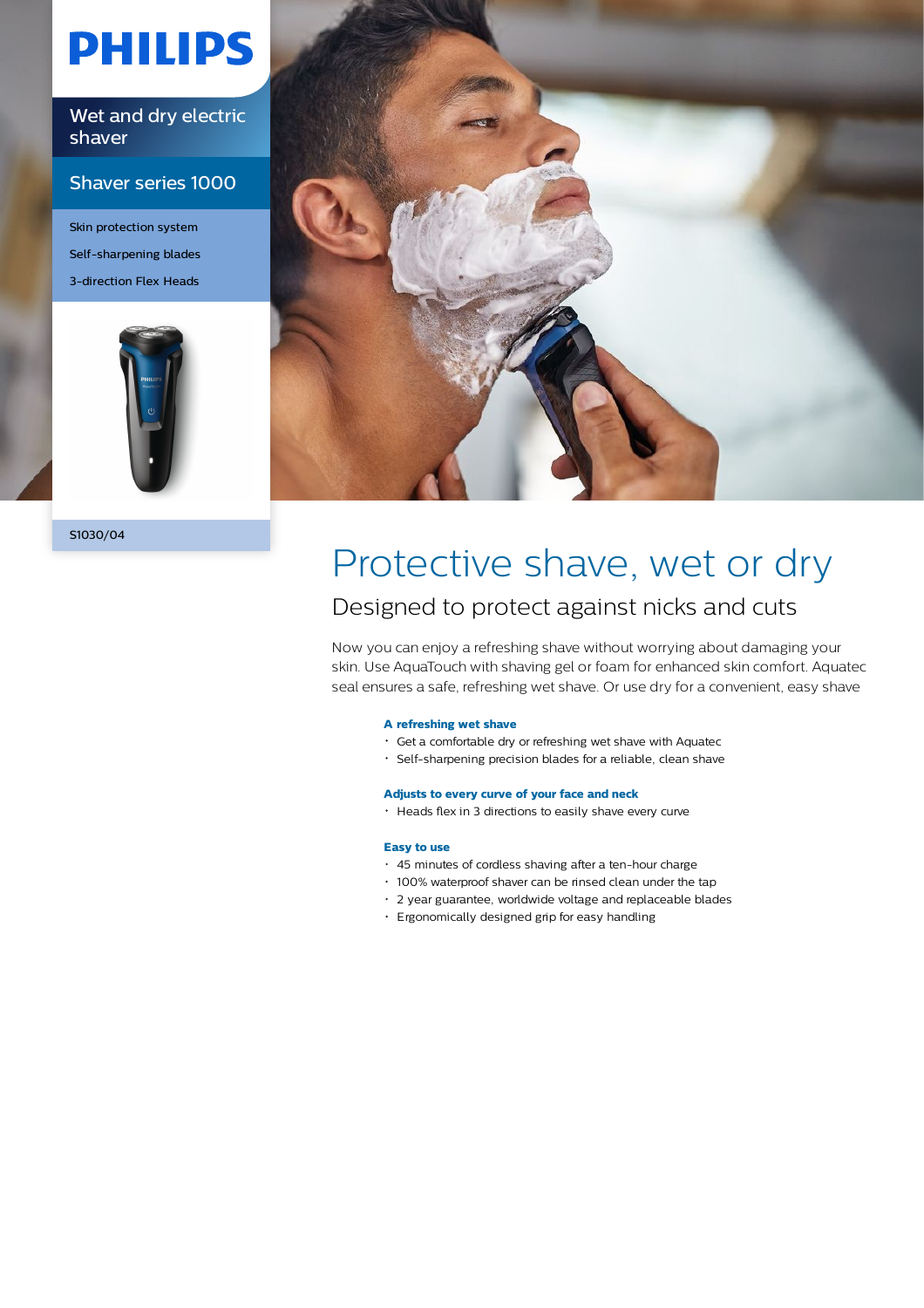## **Highlights**

#### **Aquatec Wet & Dry**



Choose how you prefer to shave. With the Aquatec Wet & Dry seal, you can opt for a quick yet comfortable dry shave. Or you can shave wet – with gel or foam – even under the shower.

#### **Self-Sharpening Blades**



Get a comfortable shave, wet or dry. Our Self-Sharpening Blade system with rounded profile heads glide smoothly across your skin while protecting it from nicks and cuts.

#### **3-direction Flex Heads**



Flex heads with 3 independent movements adjust to every curve of your face, ensuring close skin contact for a clean shave, even in the trickiest areas like the neck and jawline.

#### **45 minutes of cordless shaving**



You'll have 45+ minutes of running time that's about 15 shaves — on a ten-hour charge. This shaver only operates in cordless mode.

#### **Washable**



Simply remove the head of the shaver and rinse it thoroughly under the tap

**Ergonomic grip**



This ergonomically designed grip enables easy handling for a comfortable shave.

#### **Built to last**



All of our shavers come with a 2 year worldwide guarantee and can adapt to any voltage. The long-lasting blades only need to be replaced after 2 years.